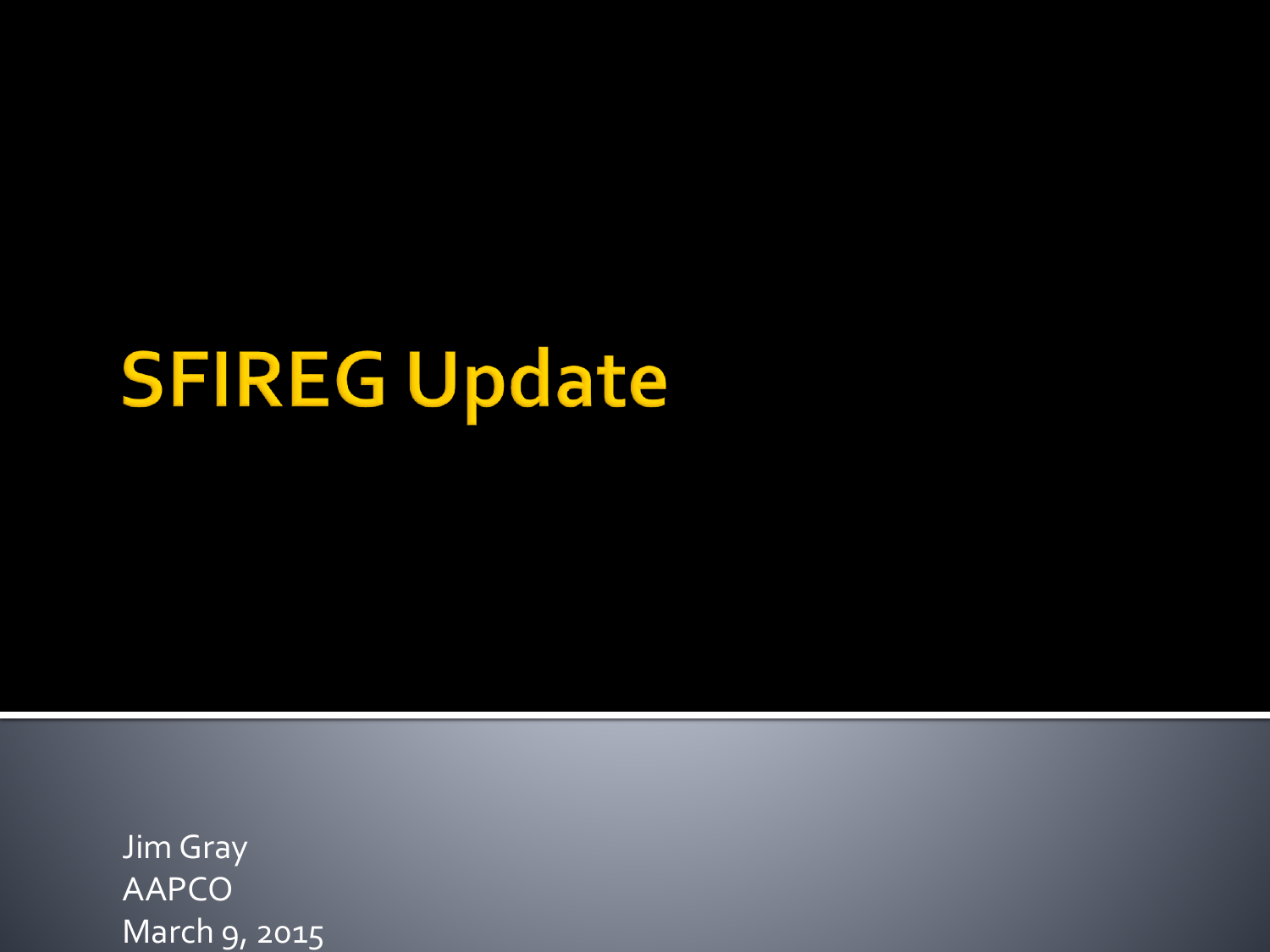## **SFIREG Membership**

- Jim Gray (ND)-Chair
- Jeff Comstock(VT)-R1
- Anthony Lamanno (NY)- R2
- Grant Bishop (WV)-R3
- Pat Jones (NC)- R4
- Leo Reed (IN)- R5
- Susie Nichols (AR)- R6
- Paul Bailey (MO)- R7
- Matt Lopez (CO)- R8
- Charles Moses (NV)- R9
- Bob Blankenburg (AK)- R10

#### Affiliates/Adjuncts

- **Al Havinga (EPA/OECA)**
- **Nicole Zinn (EPA/OPP)**
- Ron Kendall (EPA/OPP)
- Kim Bingham (Regions)
- Fred Corey (TPPC)
- Tim Drake (AAPCO)
- Don Renchie (AAPSE)
- John Scott (ASPCRO)
- Michelle Bogner (MI)- Labs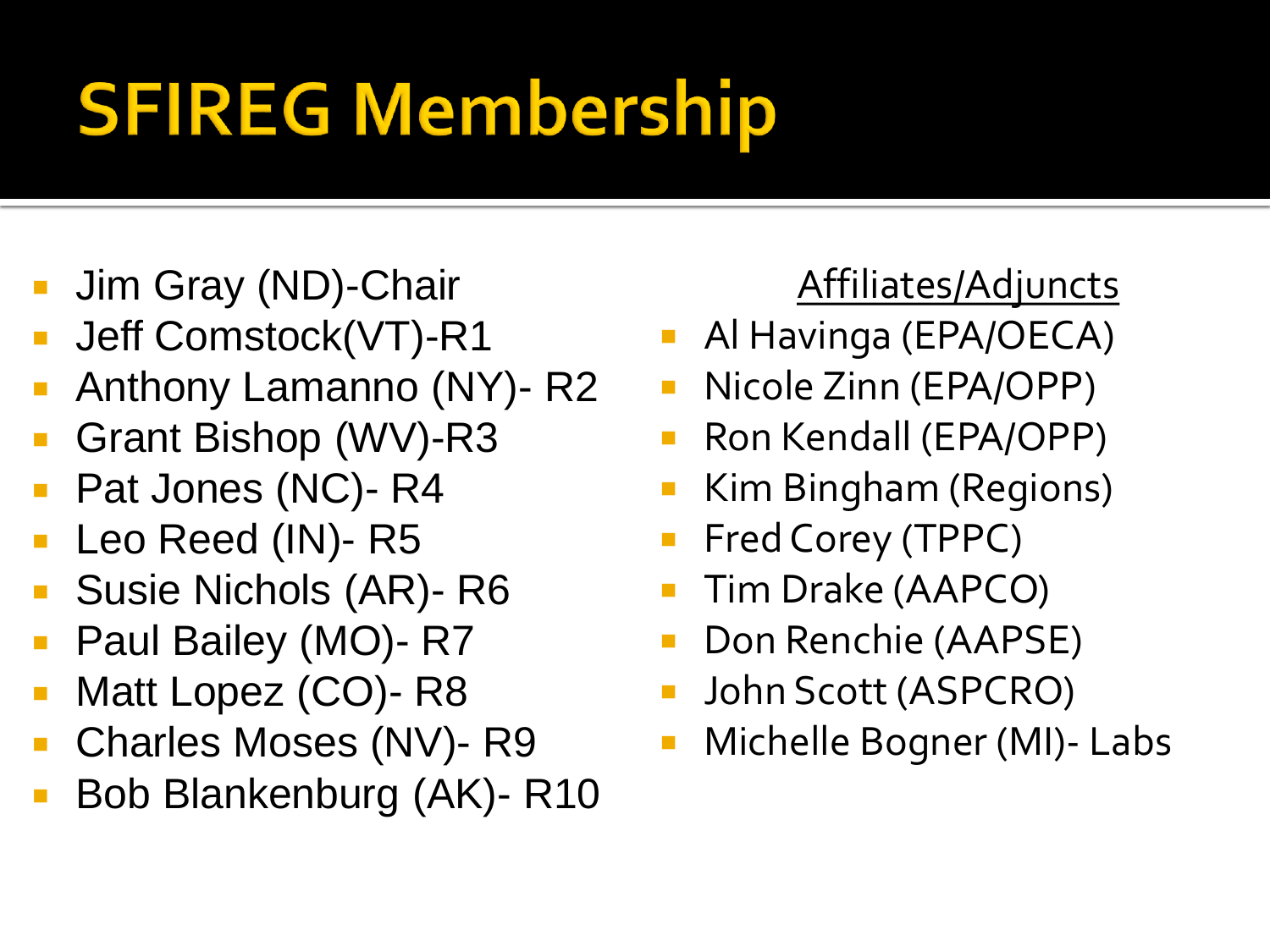## **SFIREG Pesticide Operations & Management (POM) WC**

- Cary Giguere (VT)-Chair
- Charlie Clark (FL)
- Jeffrey Rogers (VA)
- Robin Schoen Nessa (WA)
- Brian Rowe (MI)
- Bonnie Rabe (NM)
- Rose Kachadoorian (OR)
- John Peckham (MN)
- Dave Scott (IN)

### Associates & Adjuncts

- Al Havinga (EPA/OECA)
- Nicole Zinn (EPA/OPP)
- Ron Kendall (EPA/OPP)
- Jamie Green (Regions)
- Jim Gray (SFIREG)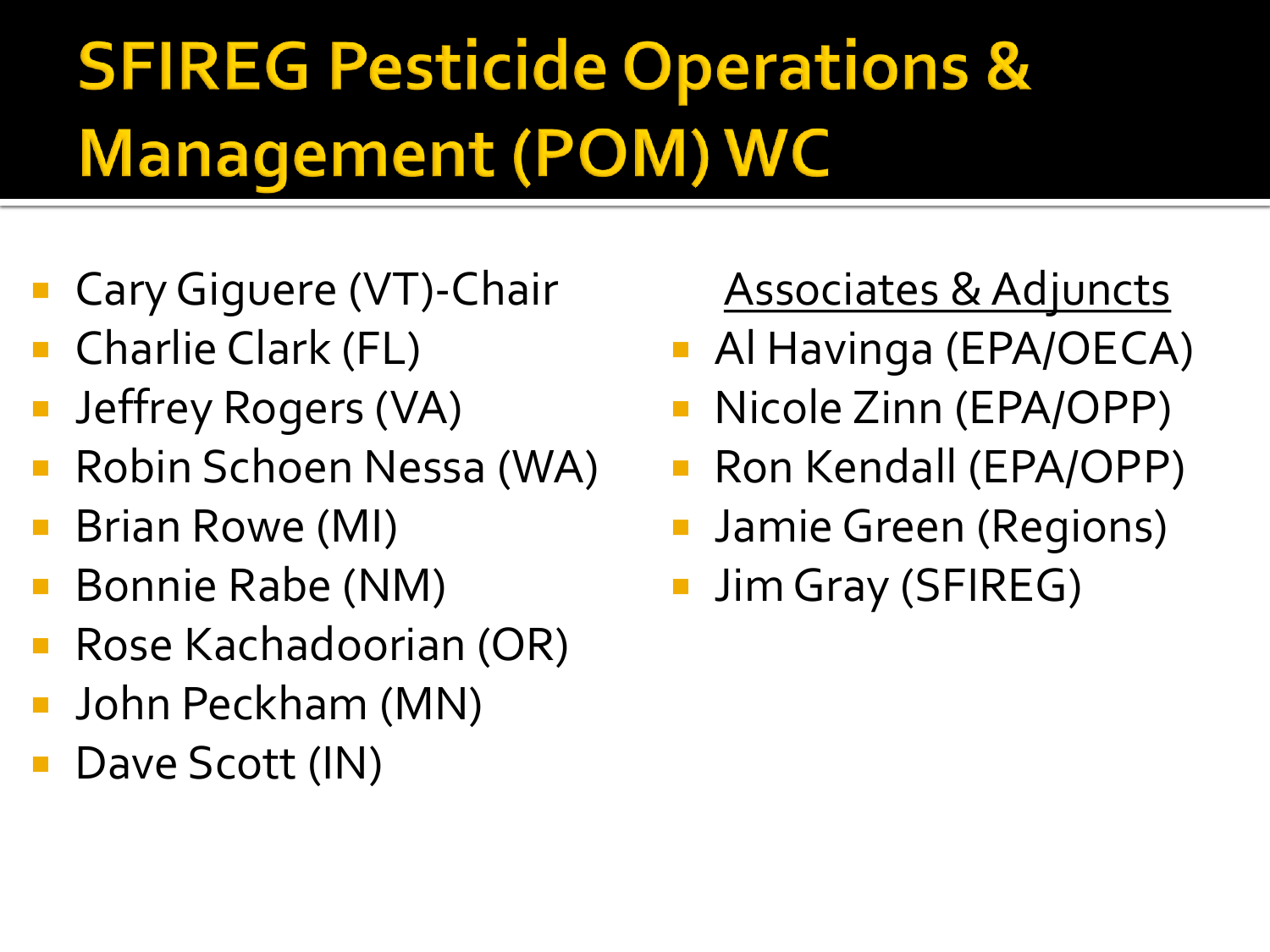## **SFIREG Environmental Quality Issues (EQI) WC**

- Kirk Cook (WA)-Chair
- **Henry Wade (NC)**
- Kean Goh (CA)
- **Lebelle Hicks (ME)**
- **Hotze Wijnja (MA)**
- **Jerry Sauter (ND)**
- **Davis Daiker (FL)**

### Associates & Adjuncts

- **Al Havinga** (EPA/OECA)
- **Nicole Zinn (EPA/OPP)**
- Ron Kendall (EPA/OPP)
- Rob Koethe (Regions)
- **Jim Gray (SFIREG)**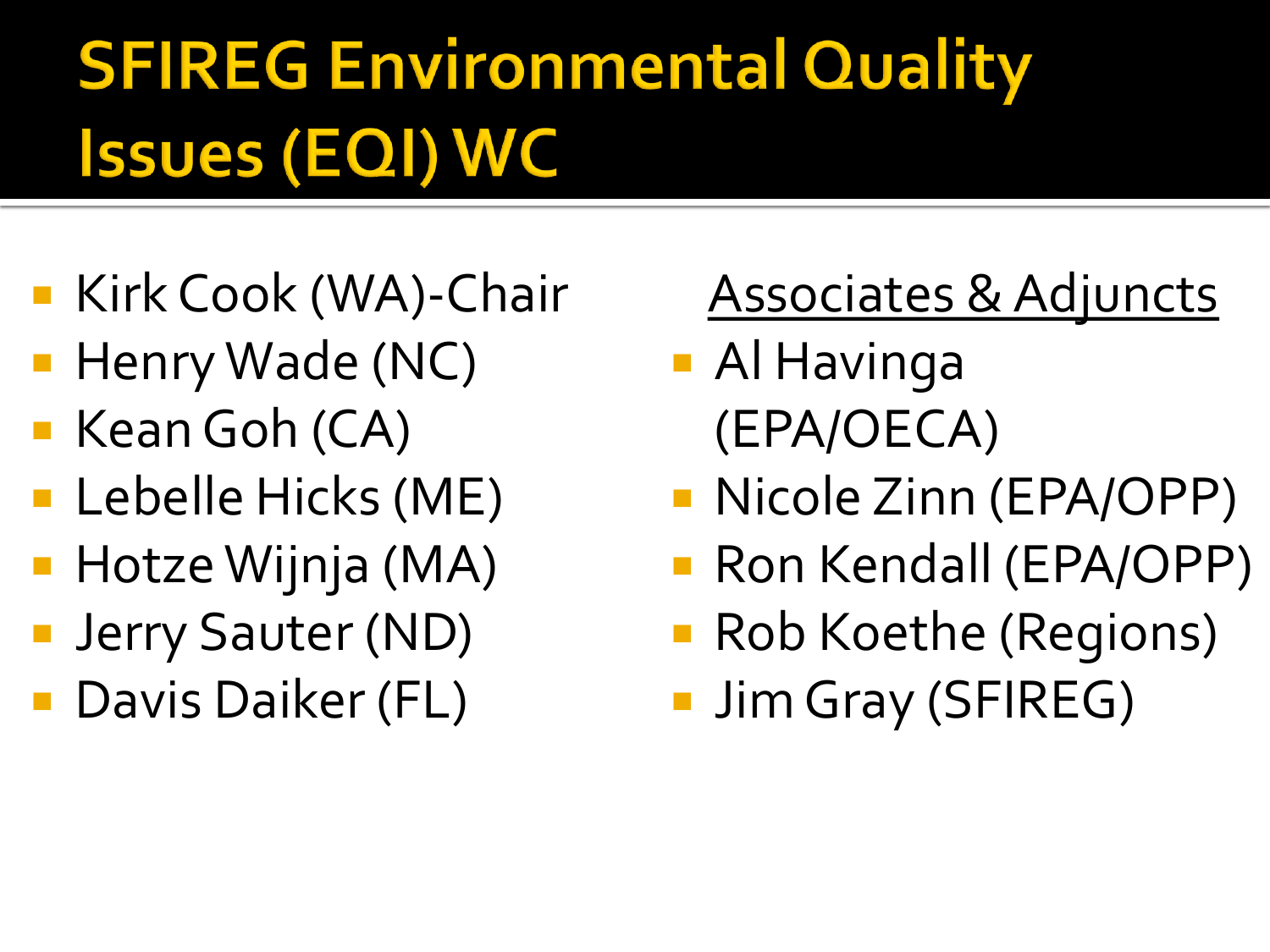### **SFIREG Hot Issues**

- **Methomyl Fly Bait** 
	- SFIREG Issue Paper to make federal RUP
	- **EPA decision to use registrant agreements** 
		- Eliminate 1-5 lb containers
		- **Move distribution to large ag retailers**
		- Ad "Not for use other than fly control" language to labels
	- Brian Rowe (MI) to compile state incident data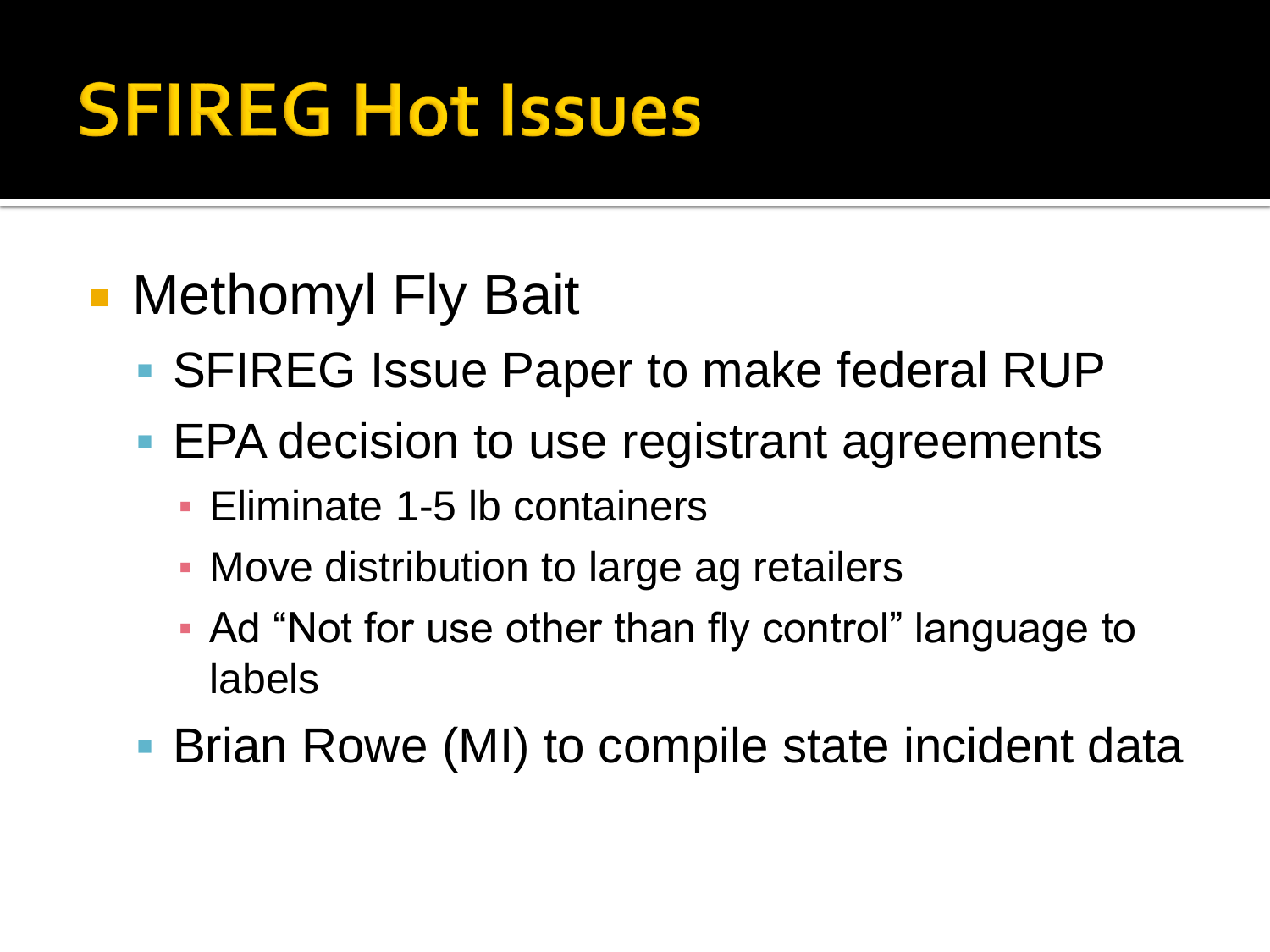### **SFIREG Hot Issues**

- **SFIREG Guidance Document on State** Managed Pollinator Protection Plans
	- **DRAFT release Dec 2014**
	- **State comments gathered Feb 2015**
	- Revised draft in near future
- **Drift Reduction Technology Program**
- **Federal credentials**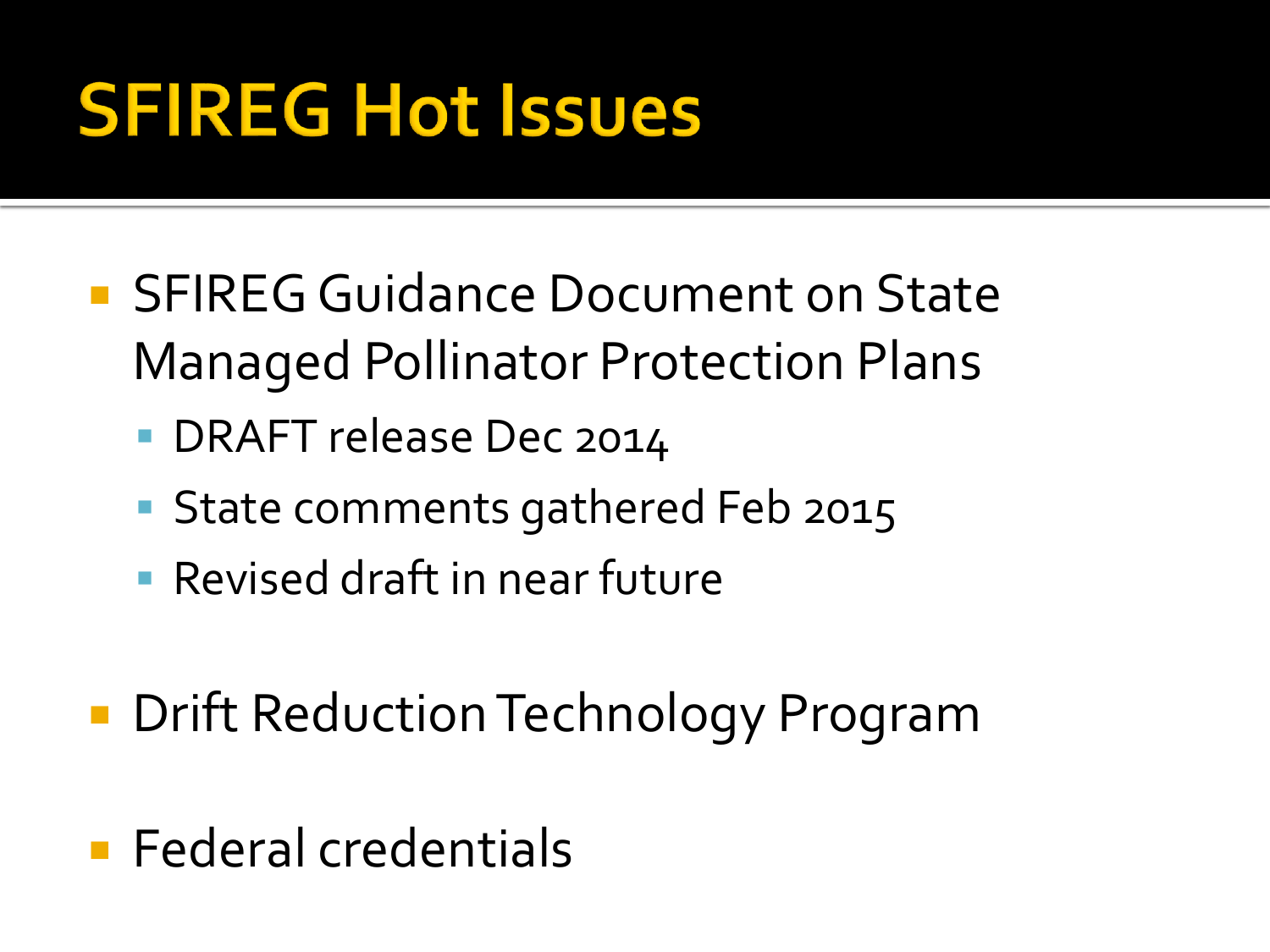### **SFIREG Hot Issues**

- **Pesticide Inspection Time Allocations**
- **SMART** labels
- Design for the Environment (DfE) Logos
- **Project Officer Training**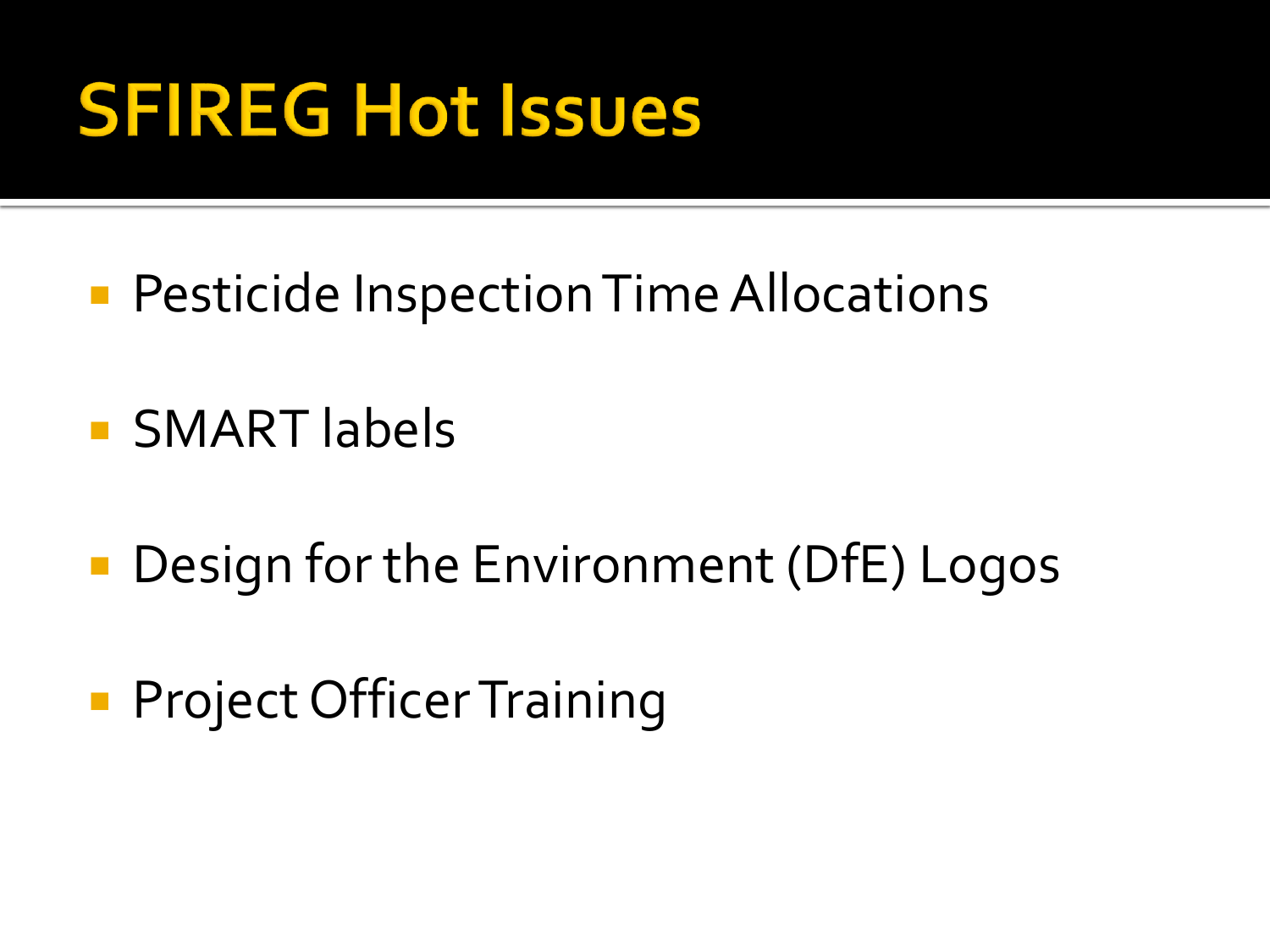### **Other Issues**

- **Water Quality/Aquatic Life Benchmarks**
- **POINTS Data**
- Rotational Crop Restrictions/NRCS
- **State Data Sharing**